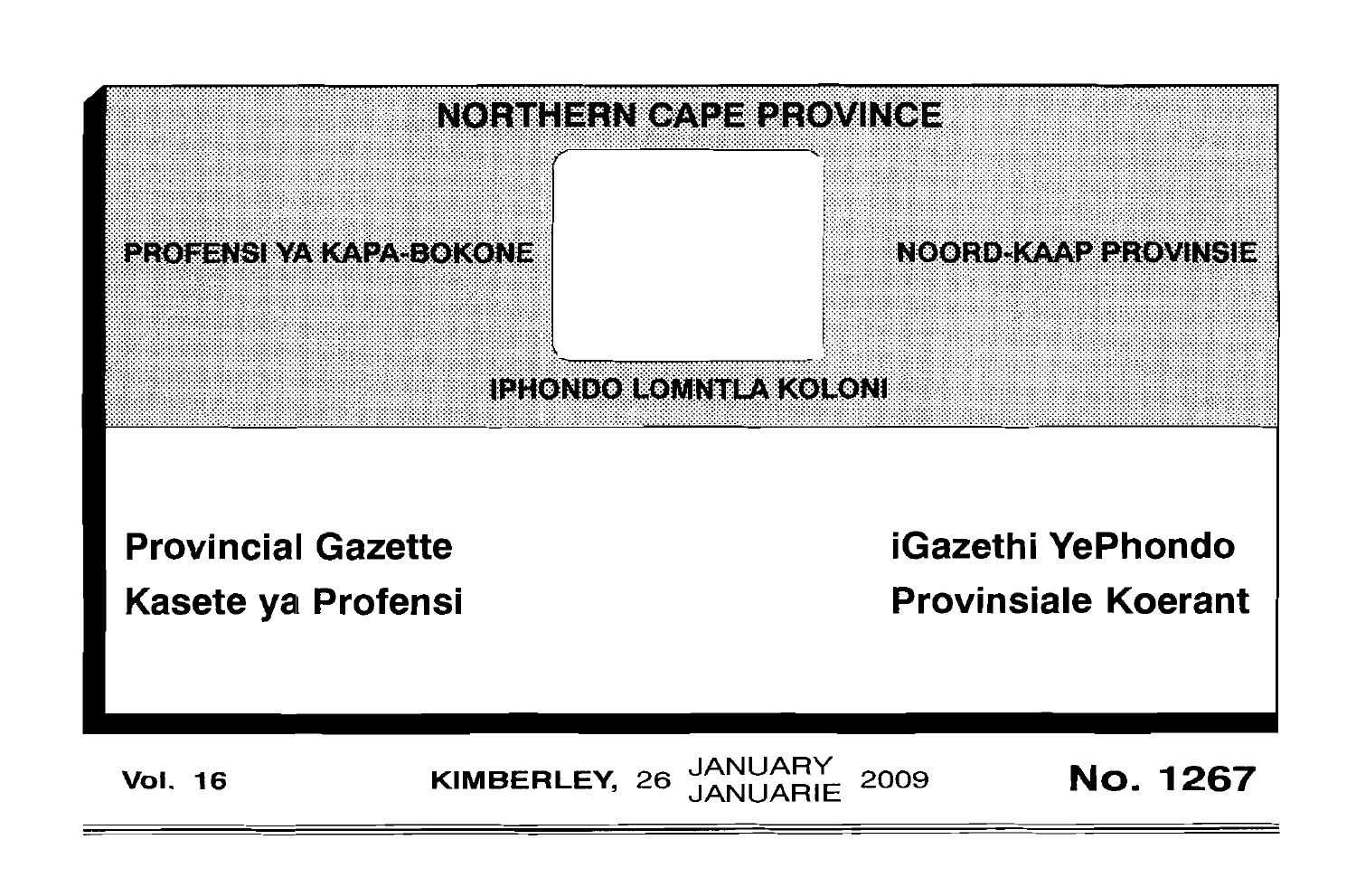# **CONTENTS • INHOUD**

| No. |                                                                                                                    | Page<br>No. | Gazette<br>No. |
|-----|--------------------------------------------------------------------------------------------------------------------|-------------|----------------|
|     | <b>GENERAL NOTICE · ALGEMENE KENNISGEWING</b>                                                                      |             |                |
| з   | Removal of Restrictions Act (84/1967): !Kheis Municipality: Rezoning and removal of title conditions: Erven 48 and | з           | 1267           |
| 3   | Wet op Opheffing van Beperkings (84/1967): Munisipaliteit !Kheis: Hersonering en opheffing van titelvoorwaardes:   | з           | 1267           |
|     | <b>MUNICIPAL NOTICE • MUNISIPALE KENNISGEWING</b>                                                                  |             |                |
|     |                                                                                                                    | 4           | 1267           |
|     | Ordonnansie No. 20 van 1974: Nama Khoi Munisipaliteit: Sluiting van openbare plek: Erf 2806, Springbok             | 4           | 1267           |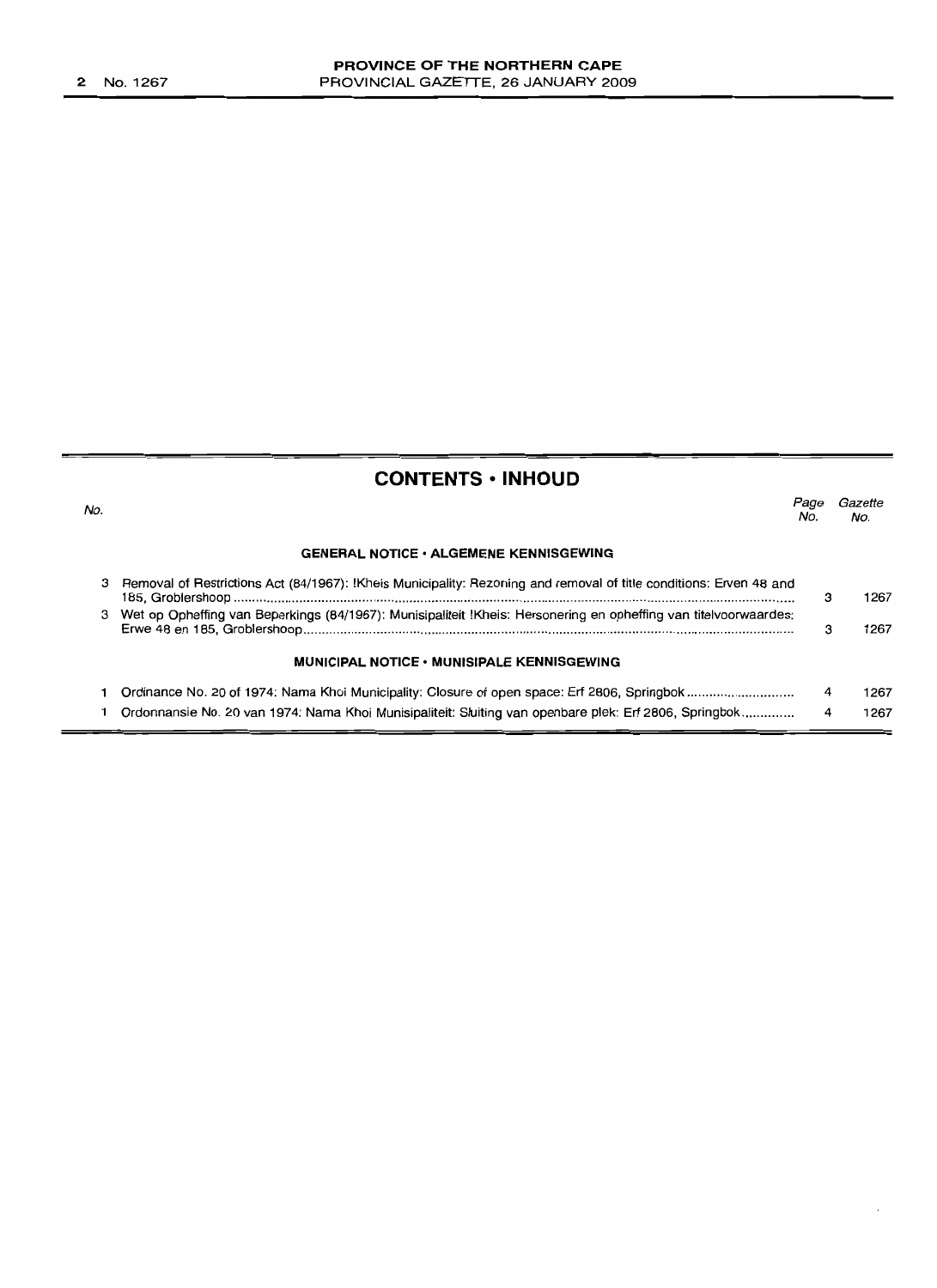# GENERAL NOTICE ALGEMENE KENNISGEWING

## NOTICE 3 OF 2009

### !KHEIS MUNICIPALITY TOWN PLANNING SCHEME: PROPOSED REZONING AND REMOVAL OF RESTRICTIVE TITLE CONDITIONS ON ERVEN 48 AND 185, GROBLERSHOOP

Applicant: Macroplan (Len J Fourie)

### Removal of restrictions

Nature of application: Removal of restrictive title conditions as enumerated on p.2, Section A; 2-5 and 7 (Erf 48: T59604/08) and p.3, Section C, 6a and b (Erf 185: T45895/2007) to facilitate the rezoning of Erven 48 and 185, Groblershoop.

Full particulars are obtainable from the Municipal Manager, Telephone 054-833 9500, during normal office hours and objections against the application, if any, must be lodged in writing with the Municipal Manager on or before Friday, 13 February 2009. Any person with objections against the application, who is unable to write, can during normal office hours on or before Friday, 13 February 2009, report to Mr Jacobs, who will put such a person's objections in writing.

MNR MCKAY MUNISIPALE BESTUURDER

Privaatsaak X2 Groblershoop 8850 Erven 48 and 185, GROBLERSHOOP

### KENNISGEWING 3 VAN 2009

**I •**

#### MUNISIPALITEIT !KHEIS

DORPAANLEGSKEMA: VOORGESTELDE HERSONERING EN OPHEFFING VAN TITELAKTE BEPERKINGS OP ERWE 48 EN 185, GROBLERSHOOP

Aansoeker: Macroplan (Len J Fourie)

#### Opheffing van beperkende voorwaardes

Aard van aansoek : Opheffing van beperkende titelvoorwaardes, soos vervat in op BI.2, Afdeling A; 2-5 en 7 (Erf 48: T59604/08) en BI. 3, Afdeling C, 6a en b (Erf 185: T45895/20(7) ten einde die hersonering op Erwe 48 en 185, Groblershoop te oorweeg.

Nadere besonderhede is verkrygbaar vanaf die Munisipale Bestuurder, Telefoon 054-833 9500, gedurende normale kantoorure en besware teen die aansoek, indien enige, moet aldaar skriftelik by die Munisipale Bestuurder ingedien word om hom voor of op Vrydag, 13 Februarie 2009, te bereik. Indien enige persoon wat kommentaar wil lewer/vertoë wil rig, nie kan skryf nie, kan sodanige persoon gedurende normale kantoorure voor of op Vrydag, 13 Februarie 2009 by Mnr Jacobs, aanmeld waar sodanige persoon se kommentaar/vertoe op skrif gestel sal word.

MNR MCKAY MUNISIPALE BESTUURDER

Privaatsaak X2 Groblershoop 8850 Erwe 48 en 185, GROBLERSHOOP